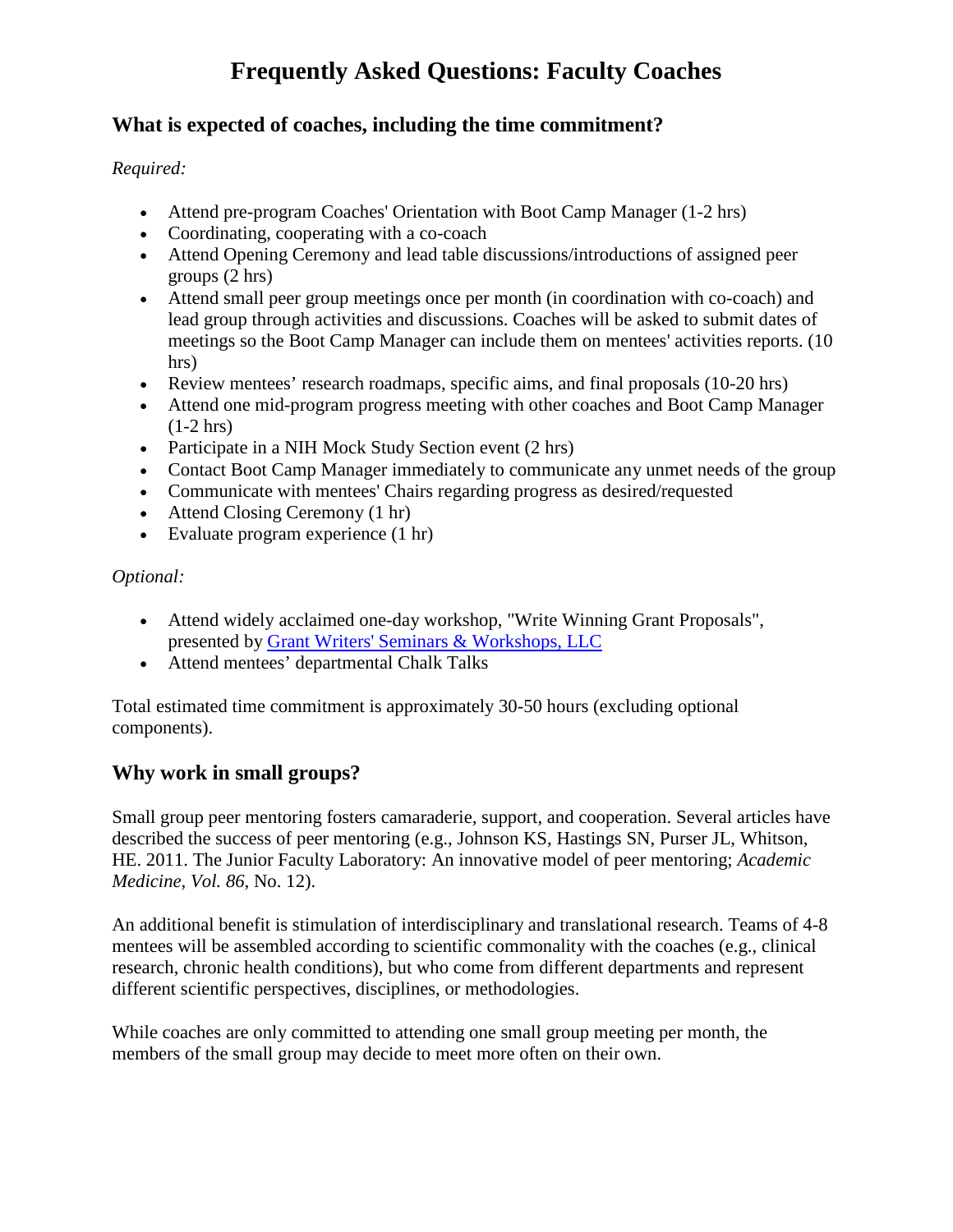#### **What are the rewards/compensation for serving as a coach?**

While the biggest compensation will be the satisfaction of contributing to the success of new investigators, each coach will be receive \$5,000 discretionary funding, plus \$500 for hosting expenses per team.

#### **What are some resources available to you as a coach?**

Coaches will be asked to attend Coaches' Orientation, where you will receive a more comprehensive overview of the program and some resources that will help you as coaches. Mentees will be attending the "Write Winning Grant Proposals" workshop presented by Grant Writers' Seminars & Workshops, LLC, and coaches are welcome to attend. At the workshop each mentee will receive a copy of the workbook, *The Grant Application Writer's Workbook* (NIH version). Coaches who also attend will receive a copy of the book upon request at no cost.

Another planned large group activity is a NIH Mock Study Section, and coaches are expected to participate. Coaches will select 1-2 proposals from the mentee cohort and emulate a peer review discussion.

It's expected that chairs will be interested in the progress of their mentees, and coaches are encouraged to contact them, as well as the Boot Camp manager with progress reports or concerns.

In addition, coaches may contact the Boot Camp Manager to request assistance with locating resources to meet needs identified by the group throughout the program (e.g., names of biostatisticians, speakers from IRB, IACUC, etc.).

## **Who is eligible to apply as a coach?**

Eligibility for coaches includes:

- History of funding as a Principal Investigator (PI) on NIH grant applications (i.e. R01, U01, P01, etc.)
- Rank of associate or full professor
- Demonstrated interest in mentoring
- Willingness to comply with the Boot Camp schedule and meet the time commitment

Preference will be given to those faculty members who have served as reviewers on NIH study sections.

## **How do I apply?**

Individuals interested in serving as Faculty Coaches should email a statement of interest and recent version of their NIH biosketch to [somrd@hs.uci.edu.](mailto:somrd@hs.uci.edu)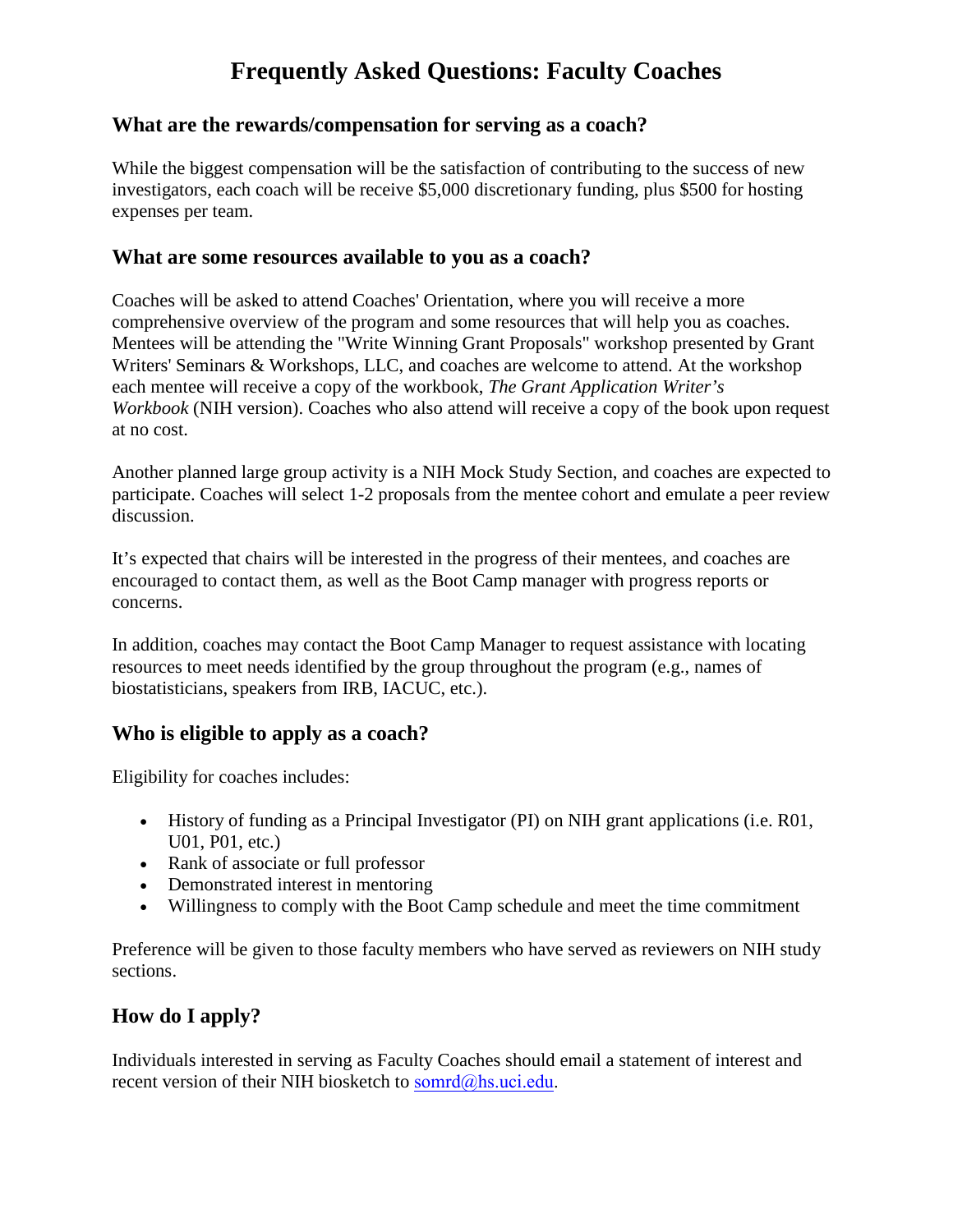## **How does the coach selection process work?**

Applications will be reviewed by UCI leadership with input from Department Chairs.

Selection will be made based on:

- Strength of experience both as an investigator and a mentor, and
- Match with scientific composition of mentee applicants

Preference will be given to coaches who have experience serving on an NIH study section.

The UCI NIH Boot Camp is looking for a diverse cadre of mentors who are willing, above all, to help new investigators prepare good applications – from identifying study sections, contacting Program Officers, and determining the best deadline cycle, to finally submitting a reviewed, competitive proposal.

## **How are small groups formed?**

Experienced Boot Camp coaches will work with the Boot Camp Manager to form small groups. Co-coaches are likewise selected to meet group research characteristics. Some factors include type of research (e.g., clinical, basic, outcomes), subject area, and common methodologies.

## **How will mentee progress be tracked?**

Coaches will be asked to take attendance during small group activities and to provide general information about mentees' progress. In the middle and at the end of program, the Boot Camp Manager will develop an activity report for each mentee and send a copy to both Chair and cocoaches. In addition, any concerns regarding mentees' participation and progress should be communicated to the Boot Camp Manager and mentees' Department chairs as appropriate.

## **Who determines the content of the small group meetings?**

The coaches are responsible for content. It is expected that much of the time will be devoted to individual proposal sections as they are developed by the mentees. Coaches should oversee the discussion to assure that it is respectful and constructive.

There are also topics that coaches are expected to cover throughout the course of the Boot Camp:

- Contacting the Program Officer
- Selecting a study section
- Dealing with reviews, e.g. contacting Scientific Review Officer